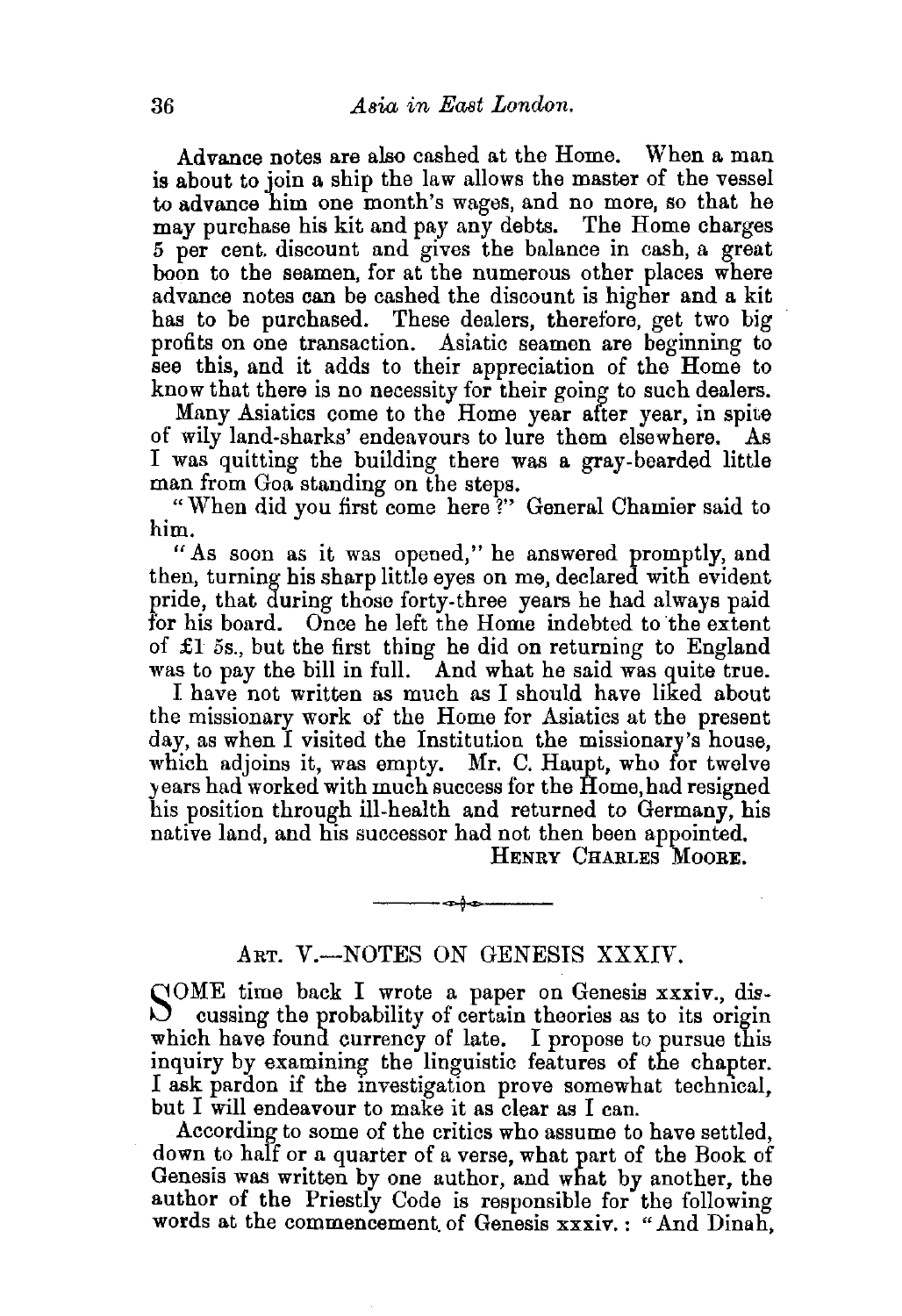the daughter of Leah, which she bare unto Jacob, went out. And Shechem, the son of Hamor the Hivite, the prince of the land." It will be observed that the words "to see the daughters of the land " (לראות בנות הארץ) are omitted here; they are assigned to JE.' What " stylistic criteria " enable the critic to make this separation, or why the editor should have turned aside from the narrative before him to insert them, is not very clear. The words thus assigned to JE are not particularly characteristic. So Professor Driver assigns the whole passage to P. Another curious circumstance is that Kautzsch and Socin (I take the information from Mr. Bissell's "Genesis," printed in colours) assign the words "saw her" to J. But in the Hebrew "saw her" is one word, and it *precedes* the words which, in English, follow it.

Therefore once more *one single word,* and that word so common a one as the words " saw her " are in English, is severed from a consecutive narrative, and assigned to another author than the rest. We have a right to ask those who make this demand on our intelligence on what grounds their assertion is based. It may further be remarked that, on Professor Driver's authority, we are bound to believe that the nominative case in ver. 2 is taken from one author, and the verbs following it, "saw her and lay with her, and defiled her" from another. The editor or compiler of this singularly composed narrative must have been a psychological phenomenon.

But to proceed. In ver. 3 we have the word "damsel" in the *masculine* form-a peculiarity only found in the Pentateuch-assigned in the first part of the verse to P, and in the second to JE. In other words *both* these authors use a form of the word only found in the Pentateuch.<sup>1</sup> As one of them wrote four or five centuries later than the other, this is at least a singular coincidence. Is it not far more probable that the Pentateuch is, after all, what it has been generally believed to be until the present century, the earliest book in the Bible, and that the common gender used for "youth" and "maiden" alike is an archaic use ?

Then we find *another* word—a rare one, which only occurs three times in the whole Old Testament—used for maiden in<br>ver. 4. The use of a different and remarkable word is The use of a different and remarkable word is generally supposed by the critics whom we are criticising as characteristic of a separate author. But this, too, as well as the other, is here assigned to the post-exilic priestly author. So that we have this author (P) using one rare word in one verse, and another rare word in the next verse, and the other author

<sup>&</sup>lt;sup>1</sup> The feminine form of the word is only found in the Pentateuch in Gen. xx1v. 61 in the plural, and the singular feminine in Deut. xxii. 19.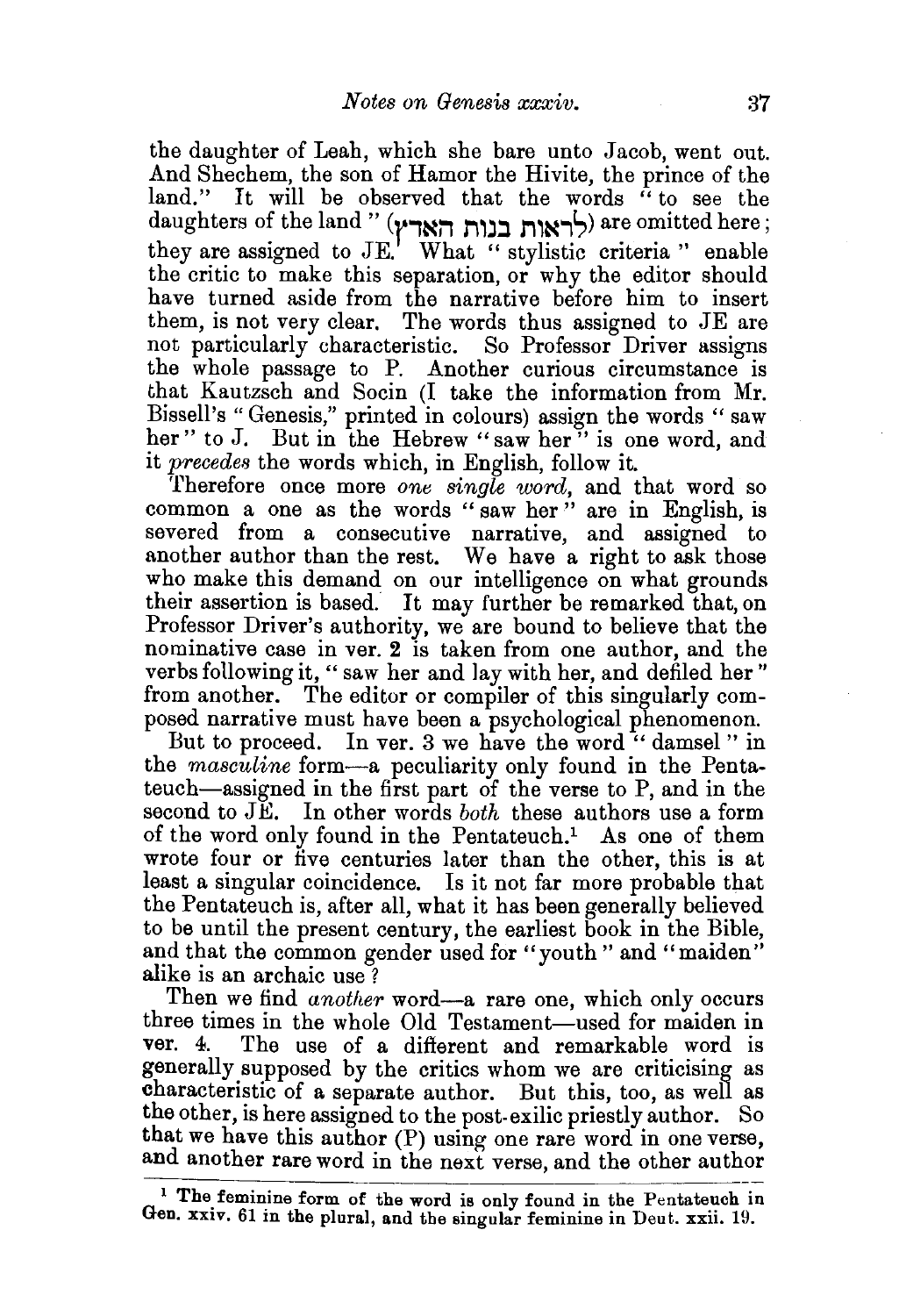using the first rare word in a passage which occurs between the two selections from P. And all this in the two verses  $3$ and 4 of this chapter.<sup>1</sup> Is it not fair to contend that the new criticism is just a little capricious?

Another instance of inconsistency is in the assignment of ver. 5 to JE by Kautzsch and Socin and Professor Driver. Professor Driver, it is true, admits that it is a little difficult to arrive at a satisfactory analysis of this chapter. He may well say so, for pretty nearly each critic has a different scheme. But if the use of a particular word is characteristic of a particular author, what has Dr. Driver to say to the occurrence of the word *defile*  $(N\Delta t)$  three times in this short narrativeonce (ver. 5) in J and twice (vers. 13 and 27) in P, or, as Kautzsch and Socin assert, in the redactor? Authorities whom Professor Driver usually willingly delights to honour, but whom in this instance he has deserted, contend that  $\aleph$ is a ceremonial word characteristic of the priestly writer. This kind of criticism is common in the German critics, and is apparently on as sound a foundation here as anywhere else. Why, then, do many abandon it here? Wellhausen, though he does not scruple arbitrarily to rearrange the text, characteristically ignores the question of **ער** as a feminine altogether, and skates very warily over  $\aleph \geq 0$ . So distinguished an Oriental scholar can hardly have overlooked these very palpable facts. Why, then, does he not attempt to deal with them? Simply from the practice, so common among German commentators, of laying the utmost stress on things, however slight, which seem to support their theories, and of ignoring all, however strong, which make against them. I must once more point out, at the risk of wearying my readers by repetition, that this is not scientific investigation, but very eminently the reverse.

Again, in ver. 5 there is a linguistic fact which, if it does not count for much, yet as far as it goes tends to support unity of authorship.  $\Box$ הרש in the Hiphil does not often occur in the Pentateuch,<sup>2</sup> but when it does it is found about as often in JE as in P. Another point appears to have escaped the critics, in spite of their industry. It is that yy in the Hithpahel only occurs twice in the sense to *grieve* in the whole Bible, each of these times in Genesis-once in JE (vi. 6), and once in  $P$  (xxxiv. 7). This is another instance of the onesidedness of the critical processes, another indication that they are prompted by the desire to establish a theory rather than to ascertain a fact.

<sup>1</sup> This rare form occurs *twenty-two* times in the Pentateuch, and not elsewhere. It cannot, therefore, be a copyist's blunder. 2 Never in Joshua. or Deuteronomy.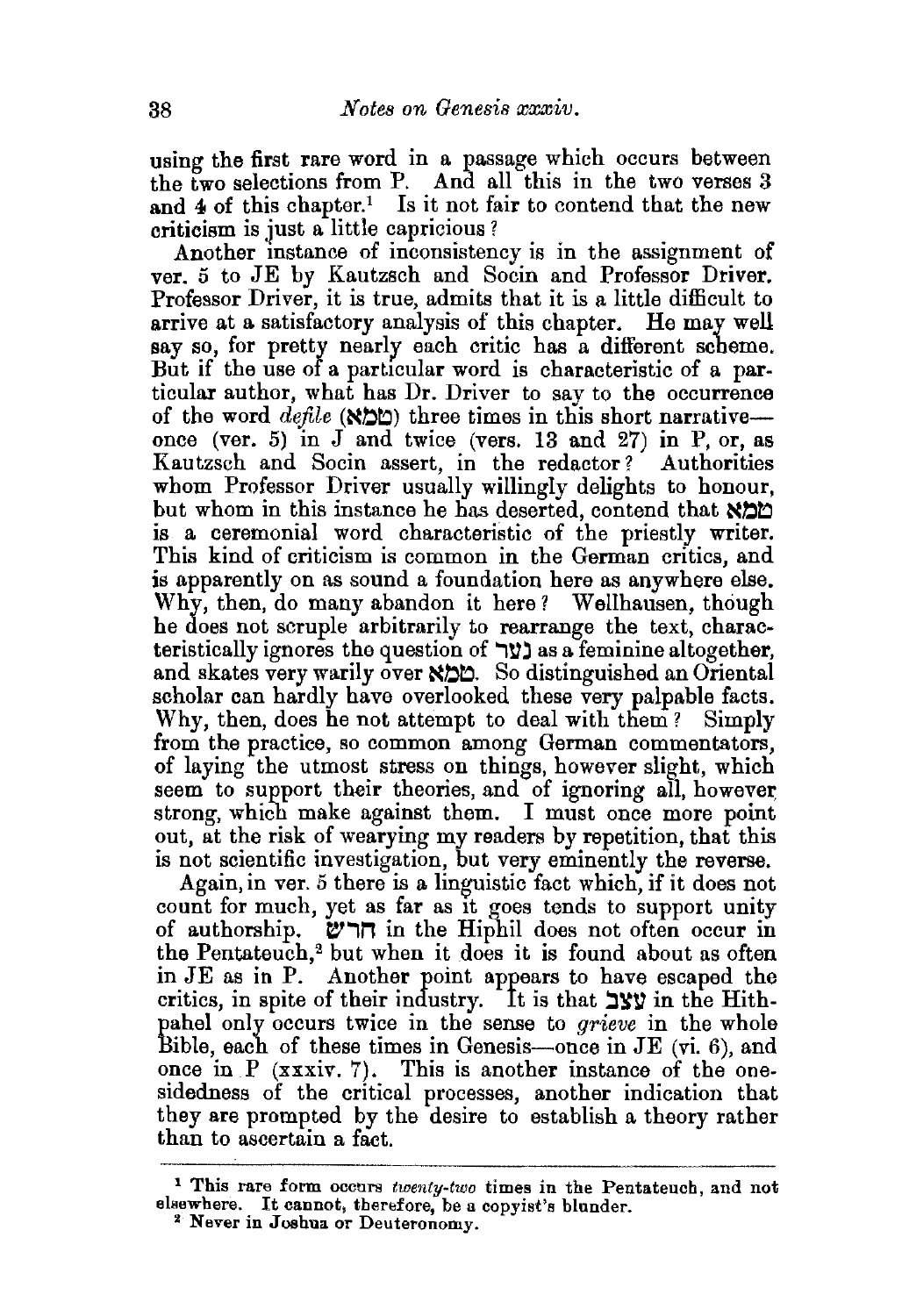Once more, it would appear that the expression "folly (נבלה) in Israel" in regard to sins of the character here described, which occurs here and there in the sacred books, is far more likely to have been derived from this passage, supposed to have been written by a person of recognised weight and authority, than that the writer of the "eighth or ninth century B.C." should have taken it (perhaps) from Judges, or 2 Samuel, and that Jeremiah should have taken it from him. One does not, of course, regard such a point as proved, but many a critical " proof" has a far slenderer thread of probability to depend on.

In ver. 8 we have the rare word **petn,** expressing *loving desire.* It seldom occurs elsewhere in the Bible. Its appearance here constitutes a link of connection between P and Deuteronomy, where it appears three times in the same sense. It only occurs three times in that sense in the whole of the rest of the Scriptures. Surely this fact is quite as strong evidence for identity of authorship of P and Deuteronomy as any that can be adduced for diversity ? If the argument for the cumulative force of the linguistic evidence in favour of the separate authorship of P be pressed, we have here a proof that cumulative evidence may be produced on the other side. Then, we are told (ver. 10) that  $\overline{n}$  $\overline{n}$  is a characteristic of P; but if so, then  $\mathcal{V}'$ רבו ש, which has much the same meaning,<sup>1</sup> ought surely to be characteristic of a different author. But both, it does not appear for what reason, are regarded as marks of the same author. The verb **.,no** *(to t1·ade)* only occurs *four* ttmes in the whole Bible, of which *three* are iu the Book of Genesis and *two in this chapter.* Gen. xlii. 34, where it occurs again, is ascribed to JE. Here, then, we have another and no slight indication of unity of authorship of this book. Ezekiel, whose close connection with the Priestly Code is much insisted on, has jli~ for *to trade,* though he uses the substantive kindred with **.,no** for *merchants .* 

**.,l""'.b,** again, in the sense of endow (verb) and dowry (noun) only occurs five times in the Old Testament.<sup>2</sup> But it is found here (JE) as a noun and three times as a verb in the Book of the Covenant (Exod. xxii.), and the noun only once beside, in 1 Sam. xviii. 25. Once more, therefore, we have a possible indication of identity of authorship between JE and the Book of the Covenant, and one more among the many proofs of the antiquity of the language at least of the Book of the Covenant

<sup>&</sup>lt;sup>1</sup> The one word signifies what is grasped, the other what is gathered. <sup>2</sup> Some give Ps. xvi. 4 this signification ; but the more probable translation by far is "hasten."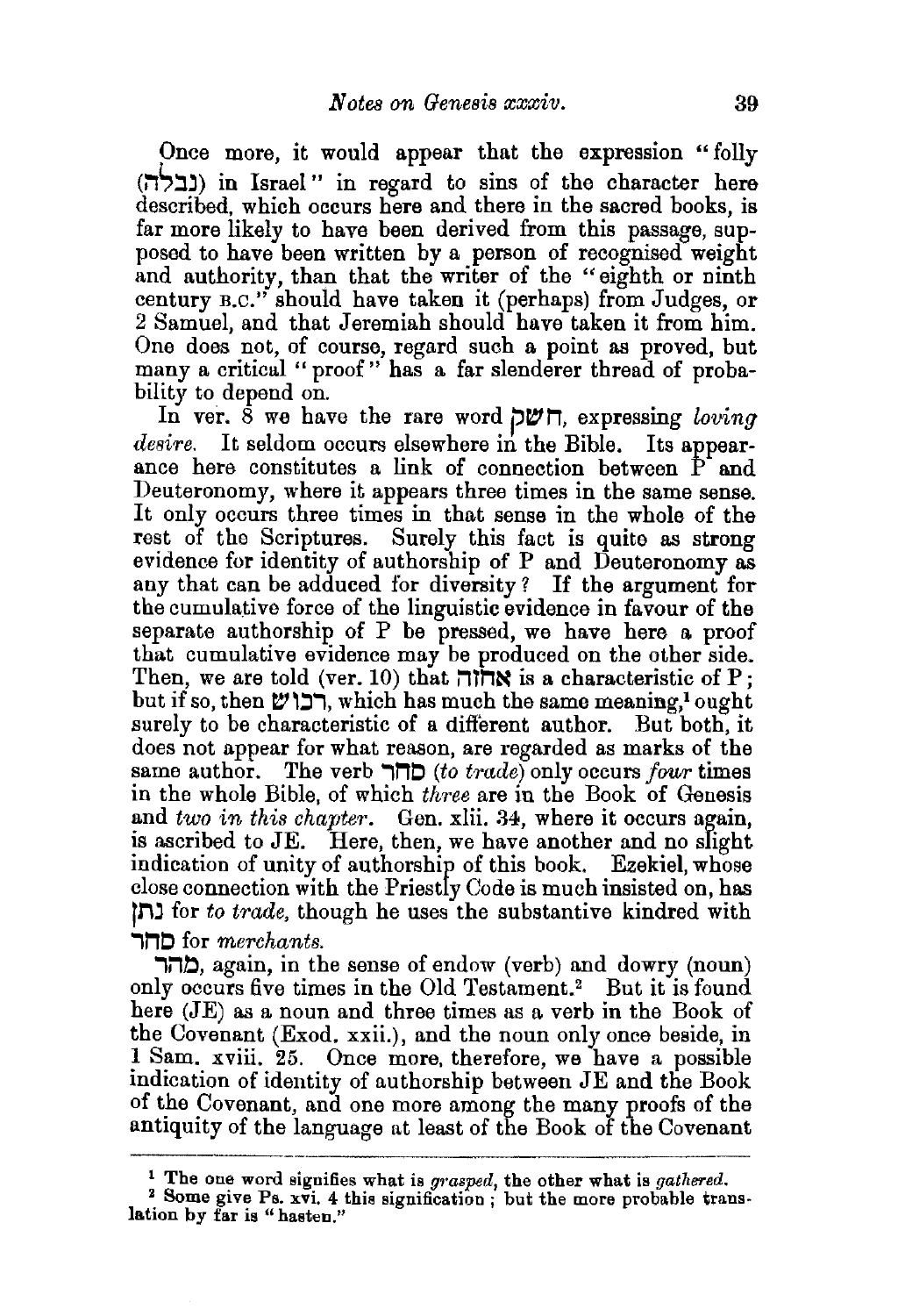and of JE.1 Then M~N, in the sense of *consent,* occurs only *jour times in the* Old *Testament,* of which *three* are in this chapter. The probabilities, therefore, instead of inclining towards the very intricate partition between JE and P which the critics have adopted, point very strongly indeed in the direction of an early and authentic tradition of Dinah's fall, handed down either orally or in writing, in the exact form in which the compiler has inserted it in his history. **ויים** ידים (broad of hands, ver. 21), though it is found in the later Hebrew, has once more all the appearance of an early phrase, though it never became obsolete. It has already been observed that the reference to the gate of the city has also a primitive appearance. After the time of David we hear comparatively little of it. It would be a pure assumption, absolutely incapable of proof, to assert that P uses it here to impart an archaic flavour to his story. Yet similar assertions to this are often made, and not unfrequently believed, though everything in the shape of proof be wanting. In ver. 23 **j'JP**  is regarded as a characteristic of P. Thus, we have *three*  words for the same idea of possession, all of which are assumed to be characteristic of the priestly author;  $v$ רבו (gathering), **tMN** (with the idea of grasping, seizing *by jm·ce),* and **j'JP**  (acquisition). It suits the critics here to assign all these phrases to one author. Had it suited them to assign them to *different* authors, they would unquestionably have done so, and would have had at least some ground to go upon in doing<br>it. That they have done otherwise is yet another illustration That they have done otherwise is yet another illustration of the utterly arbitrary methods to which they have resorted. במה. again (ver. 25), occurs only here in the sense "boldly,"<sup>2</sup> and used adverbially without the prefix  $\vdash$ , it only occurs eight times in the Old Testament. Three of these are in the Pentateuch, one here, and two in Deuteronomy.  $\exists$ רב אחר (with the edge of the sword), once more, is a phrase of the early Hebrew. It occurs *twenty-eight* times in the Pentateuch, Joshua, and Judges, and only six times elsewhere. occurs thirteen times in the Book of Joshua alone, three times in Deuteronomy, three times in the rest of the Pentateuch. Of these it is assigned here to the priestly, in Exod. xvii. 13 and Numb. xxi. 24 to the prophetical (JE) writer. Possibly this proves nothing. But we may reply that such considerations as these are held to prove anything when it suits the

<sup>&</sup>lt;sup>1</sup> The mention of dowry, however, seldom occurs in the Old Testament. Another word occurs in Gen.  $xxx. 20$  (JE) for dowry. This should be the sign of another author.

<sup>&</sup>lt;sup>2</sup> In Judg. viii. 11, 1 Sam. xii. 11 the sense appears to be "in security," a *passive* sense. Here it has a more active signification, "without fear."